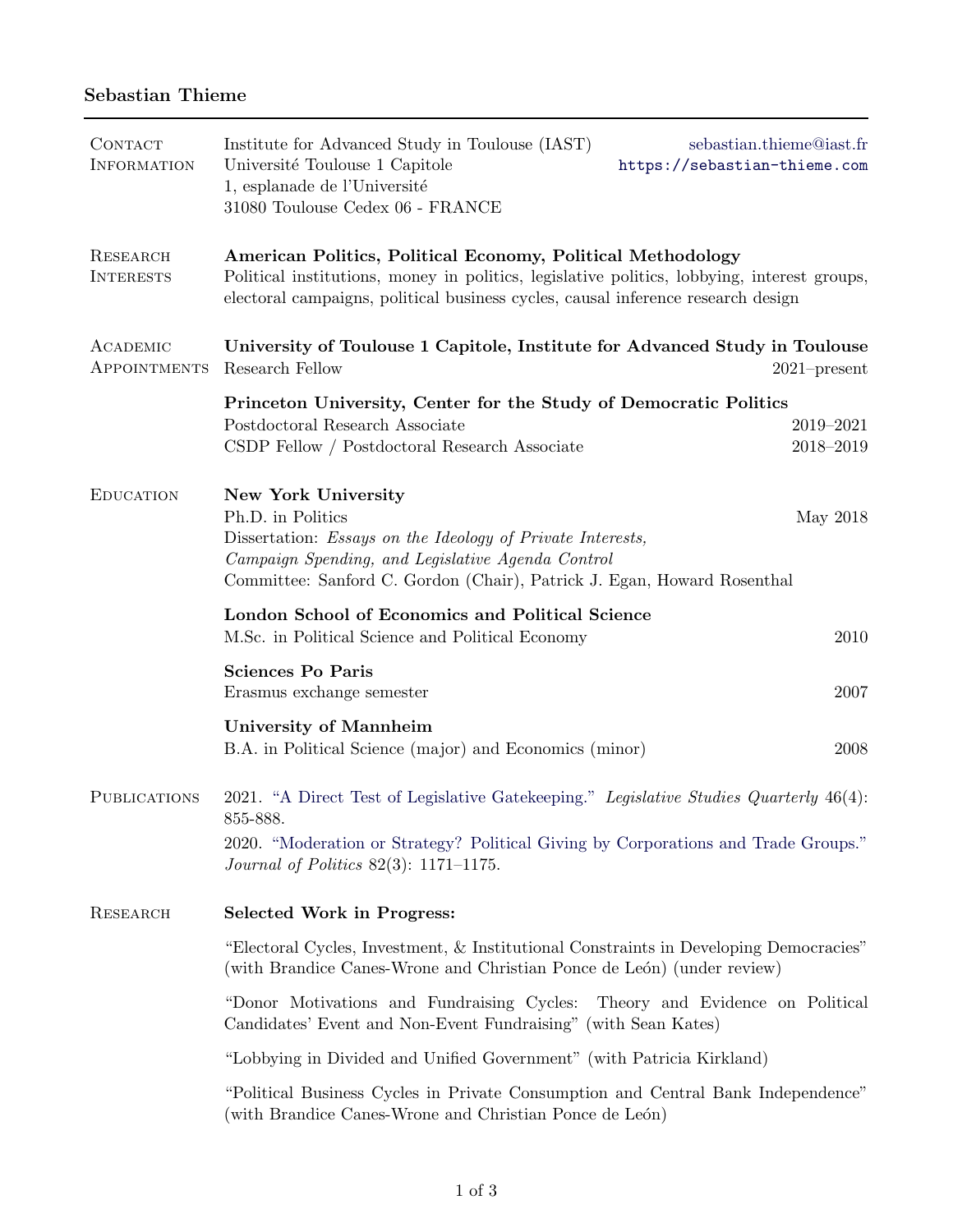|                                                                         | "Issue Selection in Congressional Primary and General Election Campaigns"                                                                                                                                                                                                                                                                                                                                                                                                  |                                                                                                       |  |
|-------------------------------------------------------------------------|----------------------------------------------------------------------------------------------------------------------------------------------------------------------------------------------------------------------------------------------------------------------------------------------------------------------------------------------------------------------------------------------------------------------------------------------------------------------------|-------------------------------------------------------------------------------------------------------|--|
|                                                                         | <b>Dissertation Chapters:</b>                                                                                                                                                                                                                                                                                                                                                                                                                                              |                                                                                                       |  |
|                                                                         | "Measuring the Ideology of Private Interests: Evidence from Lobbyist Declarations in<br>Three States"                                                                                                                                                                                                                                                                                                                                                                      |                                                                                                       |  |
|                                                                         | "Campaign Contributions by Private Interests: Tests of Ideological and Access<br>Motivations"                                                                                                                                                                                                                                                                                                                                                                              |                                                                                                       |  |
|                                                                         | "A Direct Test of Committee Gatekeeping"                                                                                                                                                                                                                                                                                                                                                                                                                                   |                                                                                                       |  |
| <b>CONFERENCE</b><br>PRESENTATIONS                                      | American Political Science Association, 2017, 2018, 2019<br>CSAP American Politics Summer Conference, Yale University, 2017 (Poster)<br>CSDP Workshop on Lobbying and Institutional Performance, Princeton University, 2019<br>Midwest Political Science Association, 2013, 2016, 2017<br>Society for Political Methodology Annual Meeting, 2017 (Poster)<br>Southern Political Science Association, 2018<br>State Politics and Policy Conference, 2019                    |                                                                                                       |  |
| <b>TEACHING</b><br><b>ASSISTANT</b><br>AT NEW YORK<br><b>UNIVERSITY</b> | Political Theory Core (Dimitri Landa)<br>Quantitative Methods in Political Science (Arthur Spirling)<br>Quantitative Methods in Political Science (Gizem Acikgoz)<br>Political Theory Core (Dimitri Landa)<br>Quantitative Methods in Political Science (Gizem Acikgoz)<br>Quantitative Methods in Political Science (Gizem Acikgoz)<br>Power and Politics in America (Patrick Egan)                                                                                       | Fall 2017<br>Fall $2016\,$<br>Spring 2016<br>Fall 2015<br>Spring 2015<br>Spring 2014<br>Fall $2013\,$ |  |
| OTHER<br><b>RESEARCH</b><br><b>EXPERIENCE</b>                           | RA for Eric Dickson and Sanford Gordon, NYU<br>RA for Sanford Gordon, NYU<br>RA for Thomas König, Mannheim Centre for<br>European Social Research (MZES)<br>Student RA for Daniel Finke and Thomas König,<br>University of Mannheim                                                                                                                                                                                                                                        | Fall 2013 & 2015<br>Summer 2012<br>Nov $2010 - Aug 2011$<br>Jan 2008 – Jul 2008                       |  |
| <b>COMPUTER</b><br><b>SKILLS</b>                                        | R, Stata, Python, Stan, ArcGis, QGis, SQL, Qualtrics, z-Tree                                                                                                                                                                                                                                                                                                                                                                                                               |                                                                                                       |  |
| <b>AWARDS</b>                                                           | 2022: Legislative Studies Section's Jewell-Loewenberg Prize in Subnational Politics<br>2018: APSA Annual Meeting Travel Grant<br>2017: GSAS Dean's Travel Grant (NYU)<br>2017: Center for Social and Political Behavior (NYU) Graduate Student Travel Award<br>for APSA Annual Meeting<br>2017: Departmental Dissertation grant (NYU)<br>2016: George Downs Prize (summer research) grant (NYU)<br>2016: Department of Politics (NYU) Travel Grant for MPSA Annual Meeting |                                                                                                       |  |